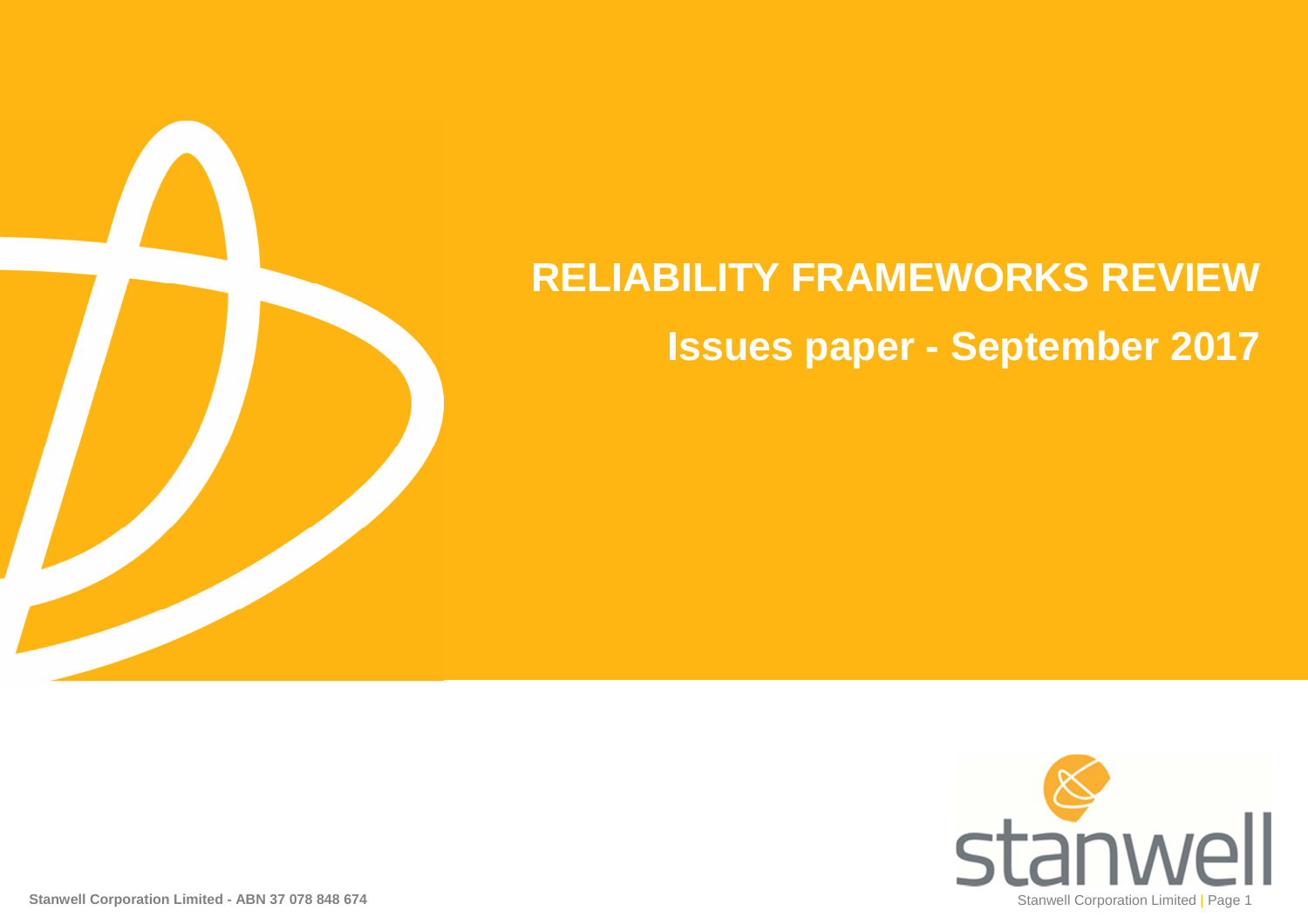#### **Summary**

Stanwell welcomes the opportunity to provide comment on the Australian Energy Market Commission's (AEMC's) Reliability Frameworks Review Issues Paper (issues paper).

We note the issues paper considers, at a high level, many different aspects of the current reliability frameworks. While Stanwell supports the stated principles and approach, we note that in considering the potential redesign of multiple elements of the market simultaneously, the commission has greatly increased the scope and complexity of its analysis relative to a more narrow review.

While more complex than examination of individual design elements, Stanwell welcomes the Commission's intent to provide holistic analysis. Determining which of the multiple approaches is most efficient will rely on specific consideration of the interaction between these design elements, not just the effects of a change in isolation.

Efficient investment in the NEM will be enhanced by careful management of related proposals, with multiple fundamental changes being considered concurrently, but independently. Changes to the settlement period, the potential creation of additional markets<sup>1</sup>, and increasing obligations and liabilities<sup>2</sup> are some of the proposed regulatory reforms, each of which requires evaluation and implementation by participants, with associated cost to consumers.

It is also notable that external factors have the potential to override the value of whatever market reforms are proposed. "Investment decisions for new generation require a degree of predictability about future market conditions. Yet stability and predictability in energy and climate change policy has been lacking over the past decade<sup>"3</sup>. The latest example relating to Liddell power station may be the most egregious. Any investor in dispatchable power would be rethinking their strategy in the light of the immediate interventions so far by the Federal government.

<sup>1</sup> Inertia, fast frequency response, non-scheduled demand response, day ahead and strategic reserve markets are all currently proposed.

<sup>2</sup> Including the proposed Generator reliability Obligation, Clean Energy Target, mandatory provision of primary frequency response.

<sup>&</sup>lt;sup>3</sup> Grattan Institute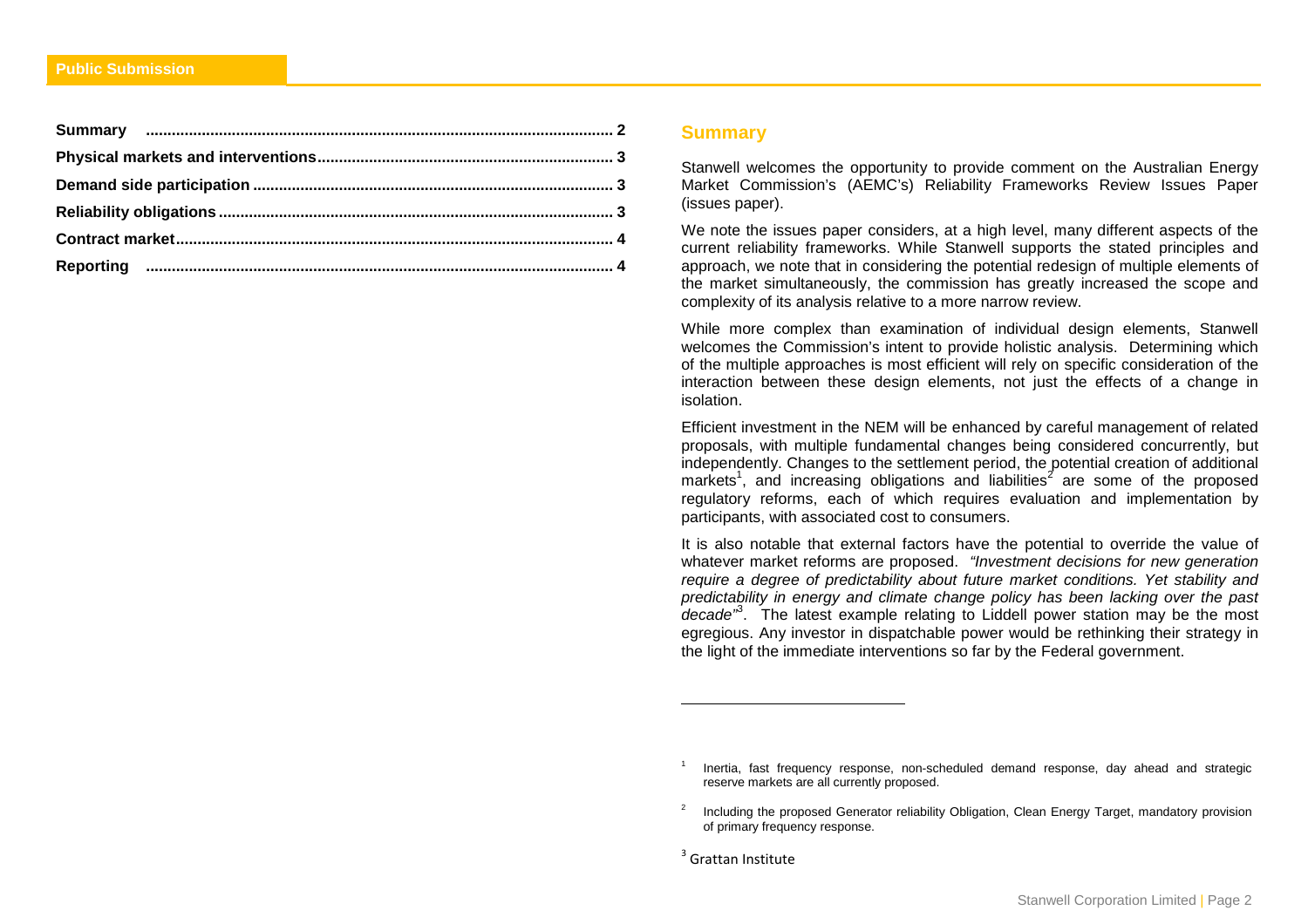The Federal Government's nominated solution is also concerning as it appears to simply delay the issue to a timeframe which coincides with other potential closures of large incumbents. Stanwell understands that the Yallourn generating license and Gladstone offtake arrangements both expire in the late 2020s.

## **Physical markets and interventions**

Stanwell supports the retention of market forces as the primary mechanism for driving investment in and operation of resources to ensure a reliable supply of electricity. Powers of intervention should be retained as a last resort measure only in order to provide comfort to participants and policy makers.

Accordingly, Stanwell supports the retention of the Reliability and Emergency Reserve Trader (RERT) with its short and medium notice periods and clause 4.8.9 Directions and Instructions. The combination of these intervention measures provides AEMO with the flexibility to access the greatest spectrum of last resort responses with minimum distortion to markets. Stanwell does consider that the compensation arrangements warrant review so as to align the impacts on similar resources with different registration status. It would be perverse if there was an incentive for resources to remain out of the market in RERT in order to obtain a better price compared with entering the market and receiving compensation through **Directions** 

Ensuring that such last resort interventions are executable by AEMO should be a higher priority than the detailed efficiency of such schemes (such as price discovery), as the schemes are intended not to be used. Consideration should also be given as to whether resources currently outside the market framework could be incorporated into the market thereby lowering costs for consumers.

## **Demand side participation**

Stanwell also supports measures to incorporate demand side participation into market operation. The current system of non-scheduled, non-visible participation by entities with potentially conflicting objectives acts to inhibit AEMO's management of system reliability, resource maximisation and the behaviour creates market distortions.

Stanwell recognises the challenge facing the commission in achieving this aim, given recent decisions to reject both a non-scheduled Demand Response Mechanism $4$  and the proposal for large demand-side resources to become scheduled<sup>5</sup>

#### **Reliability obligations**

Two reliability obligations are proposed in the Finkel review – the Generator Reliability Obligation which obliges non-dispatchable generation to provide some form of "firming", and an obligation on incumbents to notify the market of their proposed exit with sufficient lead time for investment to occur in response.

Stanwell encourages the commission to consider whether the closure notification proposal could be implemented through minor changes to the existing AEMO processes such as Medium Term Projected Assessment of System Adequacy (MT PASA). Extending the MT PASA process from two to three years, incorporating a "best estimate" type obligation on submissions and publishing more granular (station or unit level) results all appear worthy of investigation. Similarly, information submitted to the Energy Adequacy Assessment Projection (EAAP) and Electricity Statement of Opportunities (ESOO) could be utilised in relation to the proposed notification process.

Stanwell notes that no transparency mechanism will be sufficient to overcome external interventions, whether they be forced acceleration of closure or pressure to delay well telegraphed closure. The process must also be flexible enough to account for genuinely unforeseeable events such as major equipment failure, licensing interruptions or large changes in forecast energy consumption.

Stanwell supports this decision

<sup>5</sup> Stanwell does not support this decision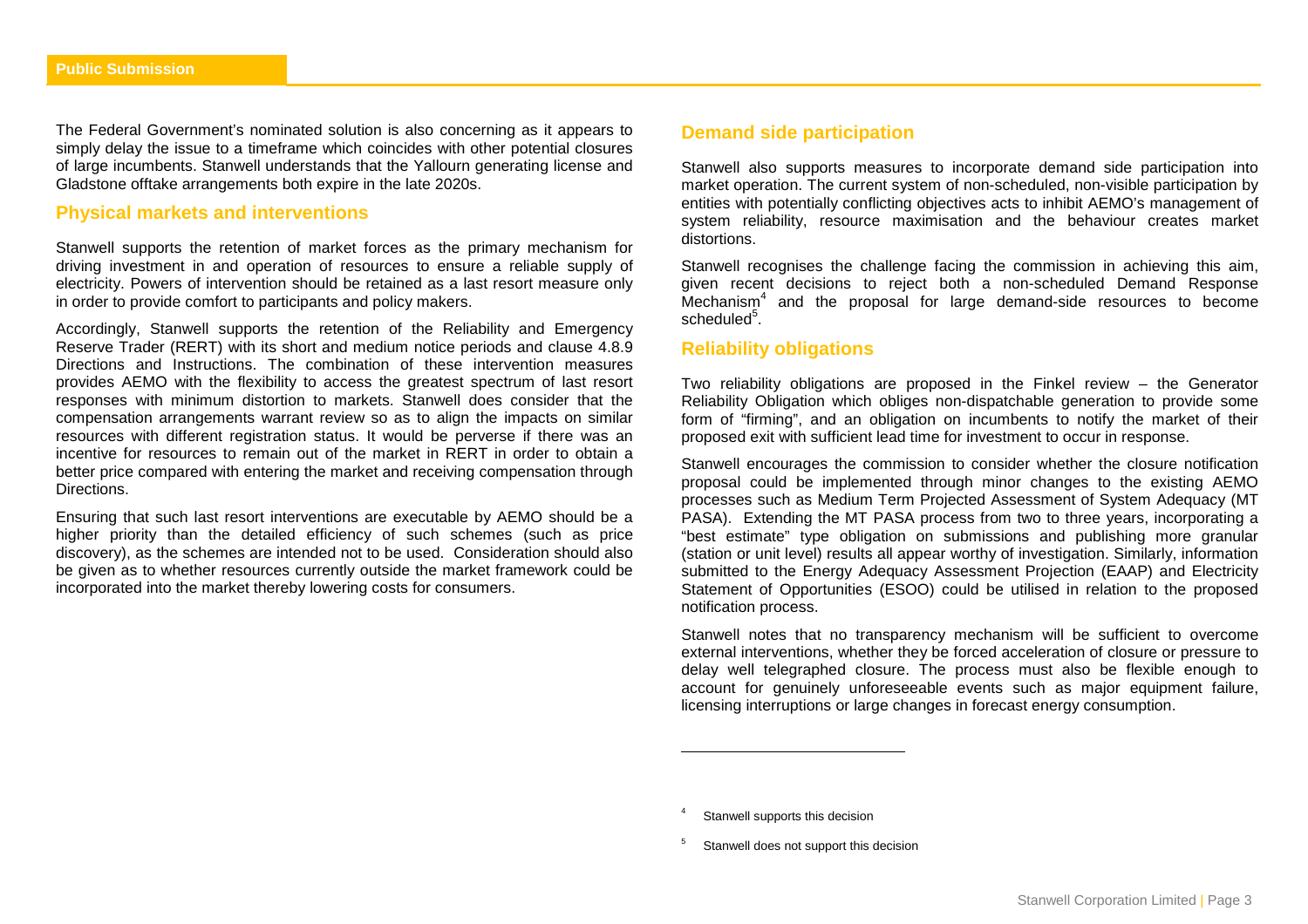In relation to the Generator Reliability Obligation, Stanwell considers that it is important to incentivise investment in dispatchable resources prior to a shortfall occurring, not just when a reliability assessment indicates an additional need. It may be that investments occurring in a well supplied market lead to the retirement of incumbent generators, as occurred at Northern Power Station. Applying the obligation only to new entrants from this point, or retrospectively on recent entrants, is likely to distort investment incentives.

## **Reporting**

Stanwell notes that the AEMC is considering whether Over the Counter (OTC) electricity derivatives should continue to be exempt from reporting under the G20 derivatives reforms<sup>6</sup>. While Stanwell considers that the rationale for this exemption remains valid, reporting of OTC electricity derivatives is not expected to significantly increase compliance costs for Stanwell, subject to an appropriate implementation timeframe.

We note that such an implementation timeframe should account for any competing requirements for system changes, including those resulting from current proposals such as the implementation of five minute settlement or a day ahead market.

### **Contract market**

Stanwell agrees that "The contract market has been an integral part of the NEM market design since its inception and makes a major contribution to reliability"<sup>7</sup>. Husbanding a functioning and liquid financial market should be a key consideration in this review.

While some level of uncertainty is inherent in market-based investments, the threat of major changes and increasing interventionism reduce liquidity and shorten the tenor of contracts traded – a trend Stanwell has been observing for the past few years. The contract market needs both primary issuance ("natural hedging") and secondary trading (from banks, trading houses and changes to the forecasts or risk appetites of generators and retailers) in order to maintain liquidity.

If the market moves to an environment with greater levels of non-dispatchable and/or energy limited resources, primary issuance may require an increase in horizontal integration in order to accommodate technology and geographical diversity. Alternatively, these players may not form part of the contract market but may sell their entire output through long-term deals. Both of these scenarios will challenge the traditional views of regulators and policy makers. We encourage the commission to work with the Australian Energy Regulator in the development of its market monitoring processes<sup>8</sup>.

8

Issues paper, executive summary, page i

https://www.aer.gov.au/wholesale-markets/market-guidelines-reviews/wholesale-electricity-marketperformance-monitoring-report-statement-of-approach

<sup>6</sup> AEMC, Retail Energy Competition Review 2017, page 21